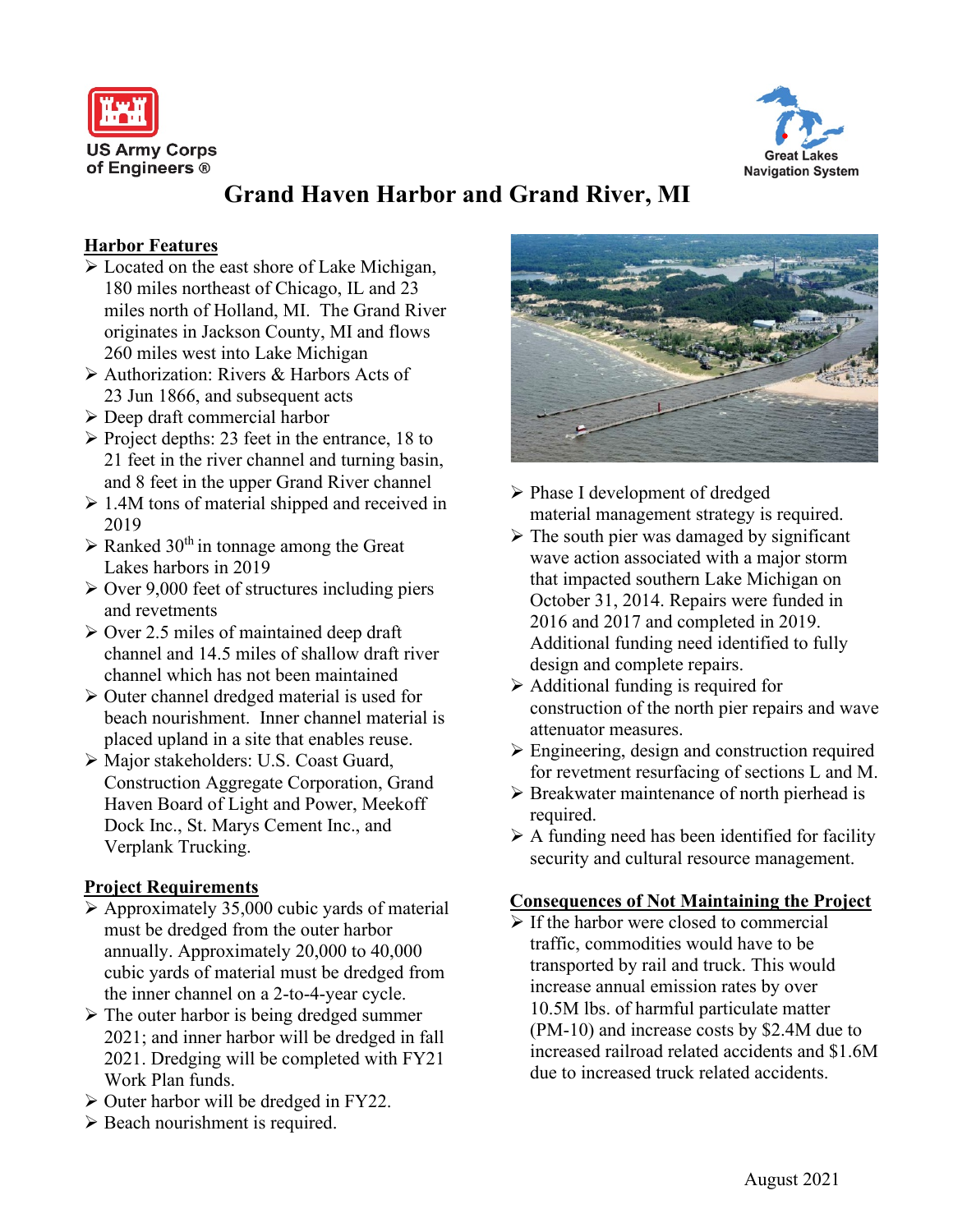# **Consequences of Not Maintaining the Project (cont'd)**

 $\triangleright$  Light loading; loss of between 4 and 5 feet of channel depth results in increased transportation costs of between \$4.0M and \$5.7M annually.

# **Transportation Importance**

- $\triangleright$  Significant regional receiving port on the Great Lakes
- $\triangleright$  Commodities received include sand, gravel, salt, cement, gypsum, coal, and manufactured goods.
- $\triangleright$  Waterborne transportation facilitated by the harbor supports \$88.8M in business revenue, 456 direct, indirect, and induced jobs, and \$29.5M in labor income to the transportation sector.
- $\triangleright$  Commodities handled by the harbor support \$3.9B in business revenue, 23,749 direct, indirect, and induced jobs, and \$1.2B in labor income.

## **Transportation Importance (cont'd)**

- $\triangleright$  Adequate rail lines do not exist to deliver coal to the municipal power plant, which supplies power to over 13,500 customers.
- $\triangleright$  Grand Haven is a critical harbor of refuge.
- $\triangleright$  Large recreational tourism base that relies on the functionality of the harbor; the city of Grand Haven reports revenue of \$49M and 3,100 jobs that rely on harbor tourism
- $\triangleright$  The harbor is home to the U.S. Coast Guard Sector Grand Haven Station, which is responsible for subordinate commands including: search and rescue, law enforcement, ice rescue, and homeland security defense operations.